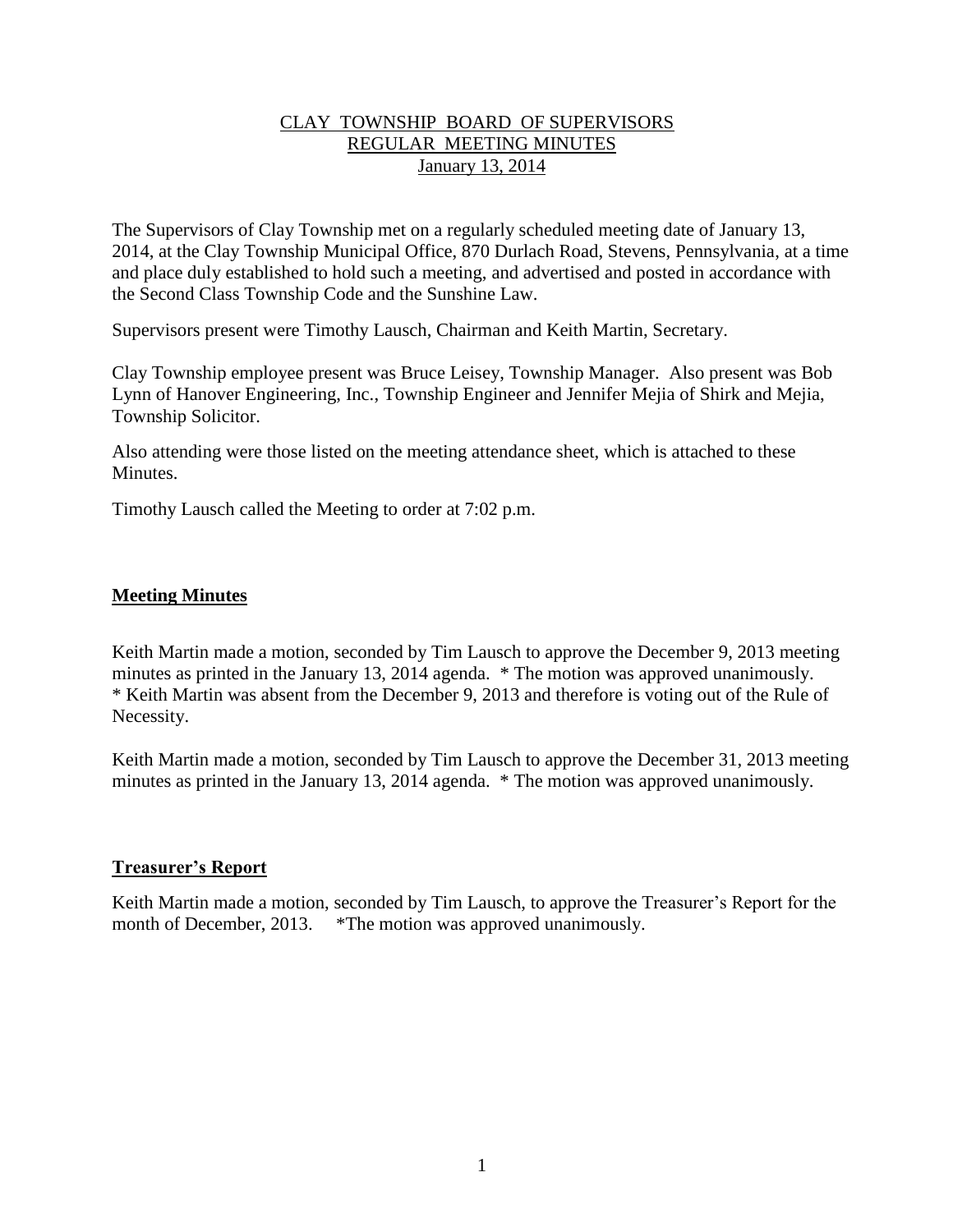# **Visitors**

1. Craig Lehman, Lancaster County Commissioner

Commissioner Lehman spoke with the Board of Supervisors regarding the following three issues; no county tax increase in 2014, completion of the new County Emergency radio system and farmland preservation.

Clay Township resident Jean Price commends Commissioner Lehman on a job well done.

Northern Lancaster County Regional Police Department Chief Steffen thanked Commissioner Lehman on his work and support of the new Country Emergency radio system.

## **Engineer's Report**

1. Stormwater Management Ordinance Update

Bob Lynn informed the Board of Supervisors he is finalizing the draft and working out the details on procedural policies with the Township staff.

The Board of Supervisors anticipates adoption of the ordinance at their March or April meeting.

2. Update on Proposed 35 mph Speed Limit on Lincoln Garden Road

Bob Lynn informed the Board of Supervisors that the traffic study performed by the developer of the townhouse development located on Lincoln Garden Road indicated that 85% of the cars were traveling 38 or 40 mph. The average speed being 39 mph. After having discussions with Clay Township employees and Ephrata Township, he recommends instituting a 35 mph speed limit on that portion of Lincoln Garden Road.

The Board of Supervisors requested Jennifer Mejia, Township Solicitor, to advertise the ordinance with a 35 mph speed limit.

3. Update on Official Map Ordinance

Bob Lynn plans to meet with Township staff to verify road names and other public features.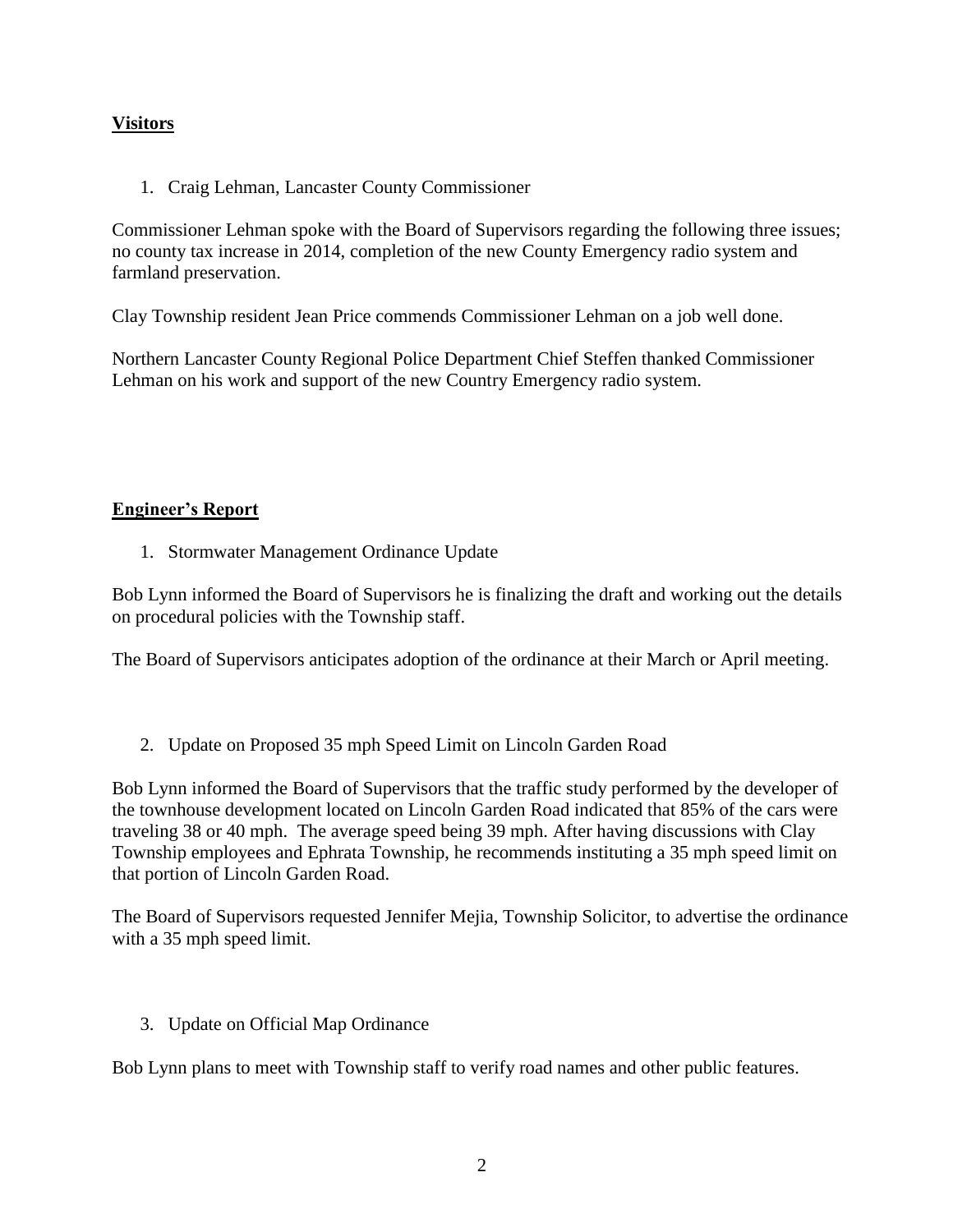## **Old Business**

1. Wildflower Pond

Jennifer Mejia stated that there have been no concerns from residents on the snow removal. No further communications or updates were received from Developer's Counsel.

2. Review Joint Purchase Agreement of Asphalt Zipper

The Board of Supervisors and Road Master will review the draft agreement and forward their comments to the Township Manager.

## **New Business**

1. Approve and Accept Clay Township Police and Non-Uniform Pension Audits for January 1, 2010 through December 14, 2012

Keith Martin made a motion, seconded by Tim Lausch to approve and accept the Clay Township Police and Non-Uniform Pension audits. This was the final audit for the Clay Township Police Pension. \* The motion was approved unanimously.

2. Approve Membership Renewal with the Cocalico Creek Watershed Assoc

Keith Martin made a motion, seconded by Tim Lausch to renew the membership for 2014 at a cost of \$10.00. \* The motion was approved unanimously.

3. Update on NFIP and new Flood Insurance Rate Map

Bruce Leisey informed the Board of Supervisors of the new flood plan mapping and the Township's requirements associated with the updates.

The Township Engineer and Township Solicitor are working on an updated Floor Plan ordinance.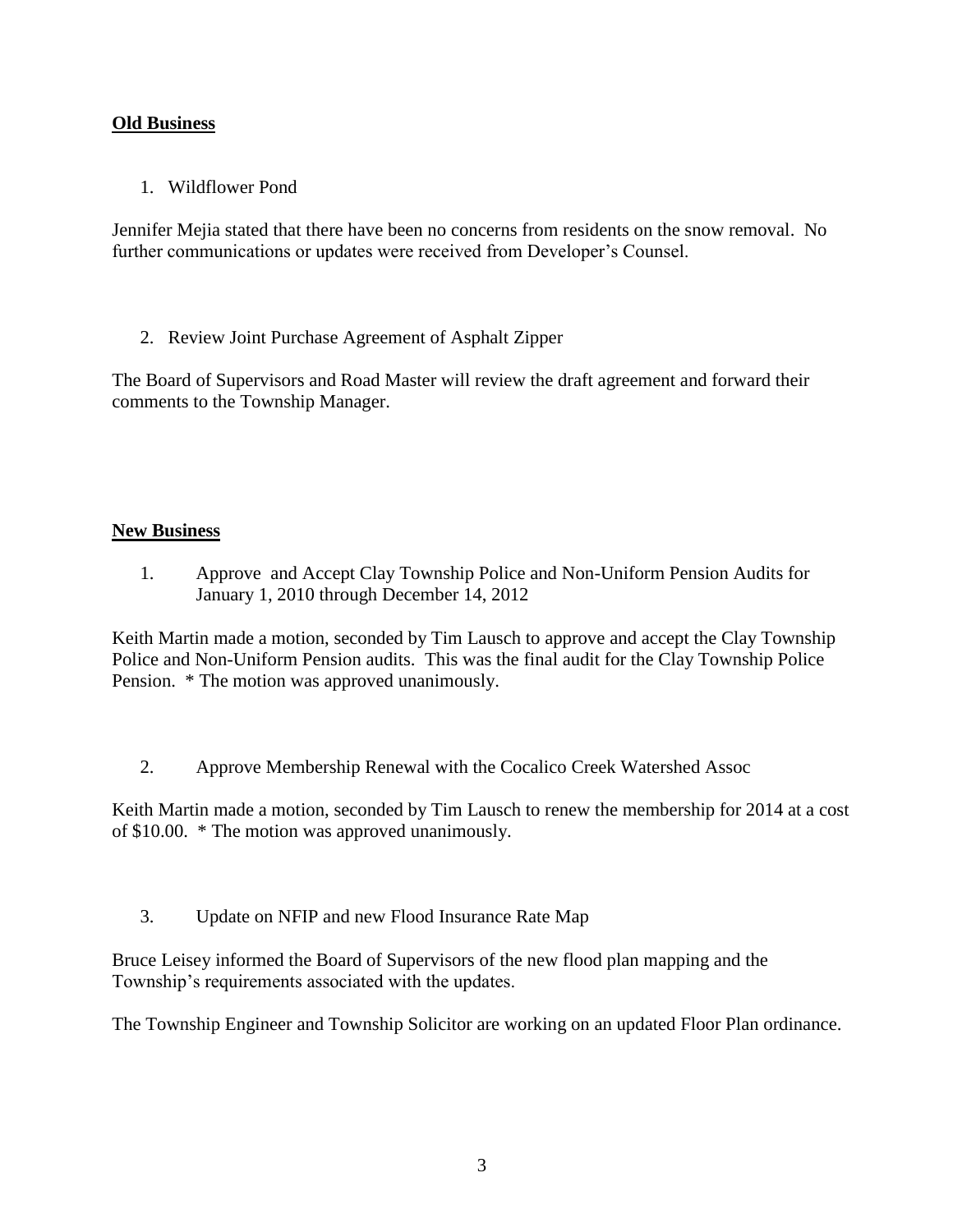4. Approve Advertising for Special Meeting to Appoint Temporary Supervisor

Keith Martin made a motion, seconded by Tim Lausch to approve advertising of a special meeting to appoint a temporary Supervisor. \* The motion was approved unanimously.

5. Execute Certification of Uncollected Real Estate Taxes

Keith Martin made a motion, seconded by Tim Lausch to approve and execute the Certification of Uncollected Real Estate Taxes in the amount of \$7,764.92. \* The motion was approved unanimously.

6. Approve PSATS Dues and Attendance at 2014 Convention

Keith Martin made a motion, seconded by Tim Lausch to pay the 2014 PSATS dues in the amount of \$1,466.00 (same as 2013) and authorize attendance to the convention on April 13-16, 2014 for the Township Manager, Road Master and up to 3 Board of Supervisors members. \* The motion was approved unanimously.

7. Hackman Road Pipe Replacement Project

Keith Martin made a motion, seconded by Tim Lausch to approve payment to LGH in the amount of \$14,650 which represents 85% of the cost. Final 15% will be due in Spring once all the grass is established in a manner acceptable to the Township. \* The motion was approved unanimously.

### **Executive Session**

Keith Martin made a motion, seconded by Tim Lausch to enter into Executive Session at 8:00 PM to discuss potential litigation. \* The motion was approved unanimously.

Keith Martin made a motion, seconded by Tim Lausch to exit Executive Session at 8:30 PM. \* The motion was approved unanimously.

Keith Martin made a motion, seconded by Tim Lausch to execute and approve the Release and Confidentiality Agreement with Brenda and William Ulrich, 190 Woodchuck Drive, Ephrata. \* The motion was approved unanimously.